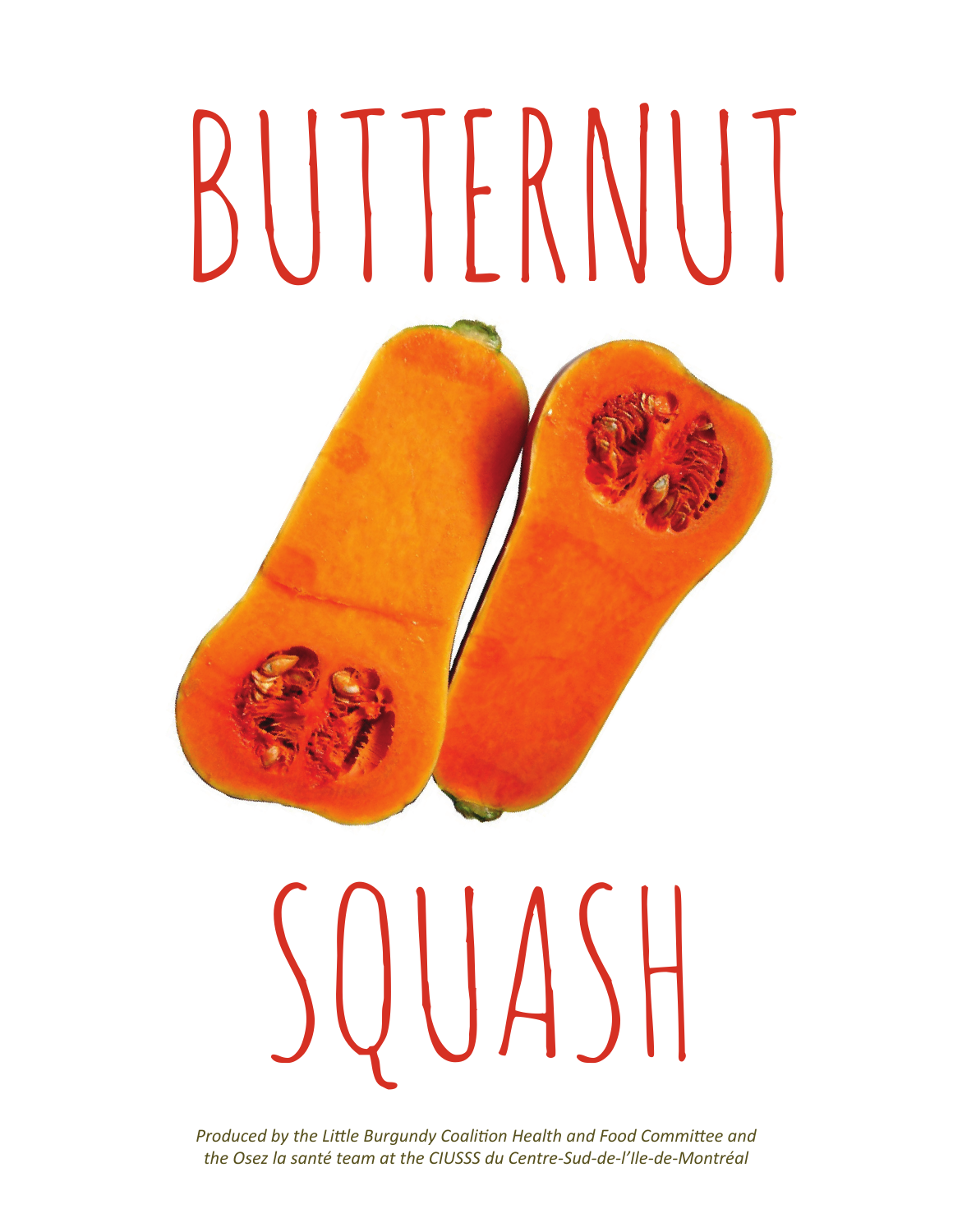Every year winter squash begins to show up in markets in September. This affordable product is full of vitamine A. **Butternut squash** is a member of the winter squash family.

#### **varieties**

There is a wide variety of types of squash. Butternut squash is cream coloured and looks like a giant pear. Its flesh is more or less sweet and has an orange colour.

## **Buying it**

Choose squash that is intact, hard and not shiny. It is important to check its ripeness because an unripe squash will be tasteless, and squash that is too ripe will be stringy and pasty. Avoid buying squash that is broken or that has brownish spots.

## **Preparing it**

Wash the squash, peel it and remove the seeds as well as the fibres, ideally using a spoon. Sometimes it may be easier to cut the squash in 2 or 4 before peeling it. If the recipe allows it, leave the skin on before cooking. If you're stuffing the squash, keeping the skin is essential.

# **Using it**

Butternut squash is a great addition to soups and stews, and it can also be served as a side dish. Pureed squash makes wonderful soups. You can also use it in your dessert recipes (cakes, muffins, pies, etc.)

# **Cooking it**

Squash can be boiled, steamed, baked or microwaved. You can also sauté it, grill it, fry it, stuff it or make it as a gratin.

## **Nutritional value**

Winter squash contains more carbohydrates than summer squash, which gives it more calories. Its orange colour means that it is an excellent source of vitamin A. It is also rich in potassium, and contains vitamin C, folic acid, pantothenic acid and copper.

#### **Conservation**

Squash can be easily perishable, so it is important to handle it with care. It will keep for several months in a cool place, away from heat and light. Once it is cut, it will keep in the fridge, wrapped in plastic. You can freeze butternut squash, especially once it is cooked and pureed.

#### **Did you know that …**

Squash seeds are edible and delicious when grilled!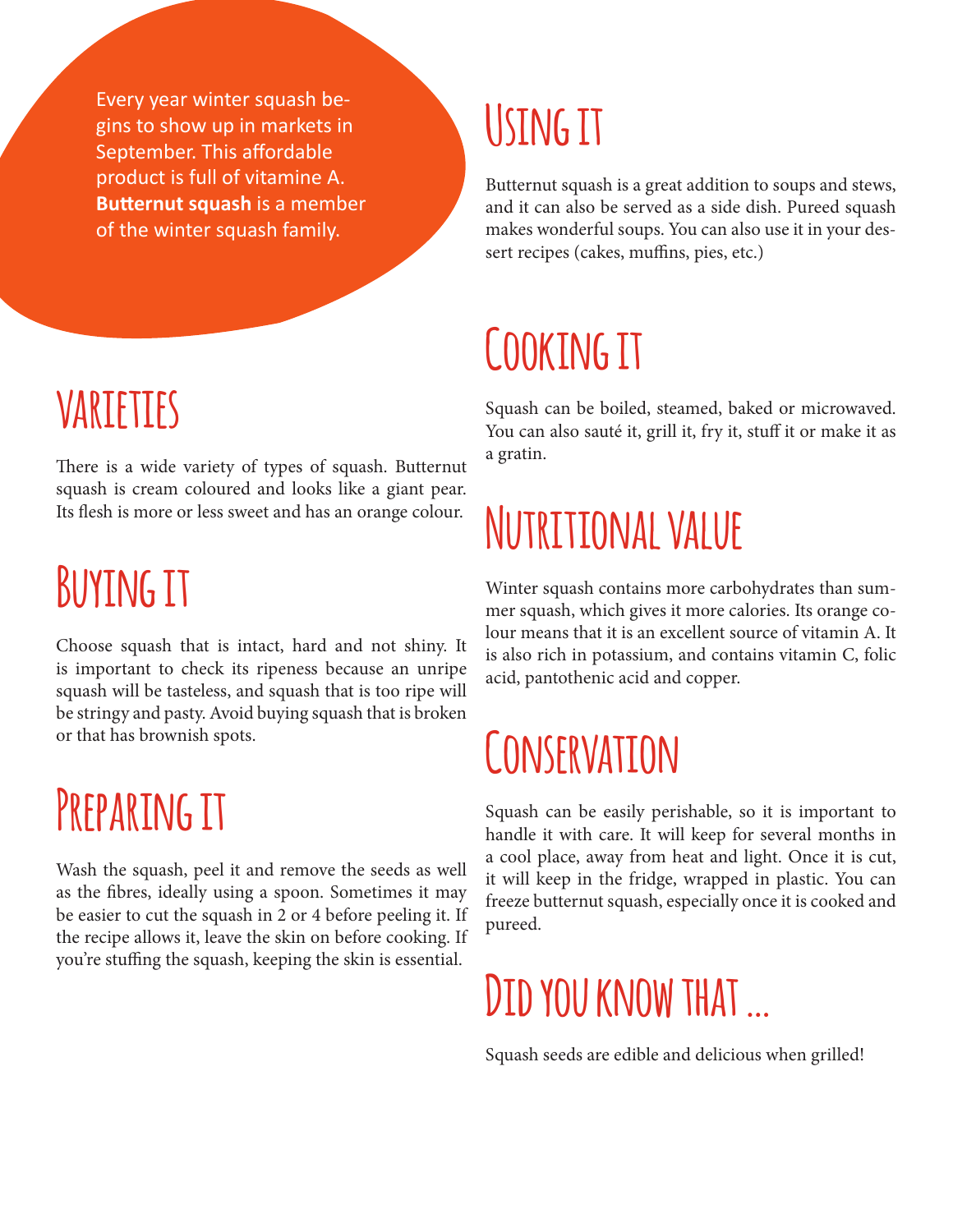# **Butternut squash and ginger soup**

prep time : 20 minutes cooking time : 30 minutes Portions : 6

#### **Ingredients**

30 ml (2 tbsp) of fresh ground ginger 30 ml (2 tbsp) olive oil 1 onion, minced 2 cloves of garlic, chopped 1 ¼ litre (5 cups) of chicken stock **\*** 1 ½ litre (6 cups) of butternut squash, peeled and cut into cubes (remove seeds first) salt and pepper to taste

#### **Procedure**

In a large pot, brown the ginger in the heated oil. Add the onion and the garlic and sauté until soft.

Add the stock and the squash. Bring to boil, cover, and let it simmer for approximately 20 minutes, or until the squash is soft. Puree the soup in a blender. Add salt and pepper.

Serve hot or cold.

*\* You can use vegetable stock instead of chicken stock to make a vegetarian version.*